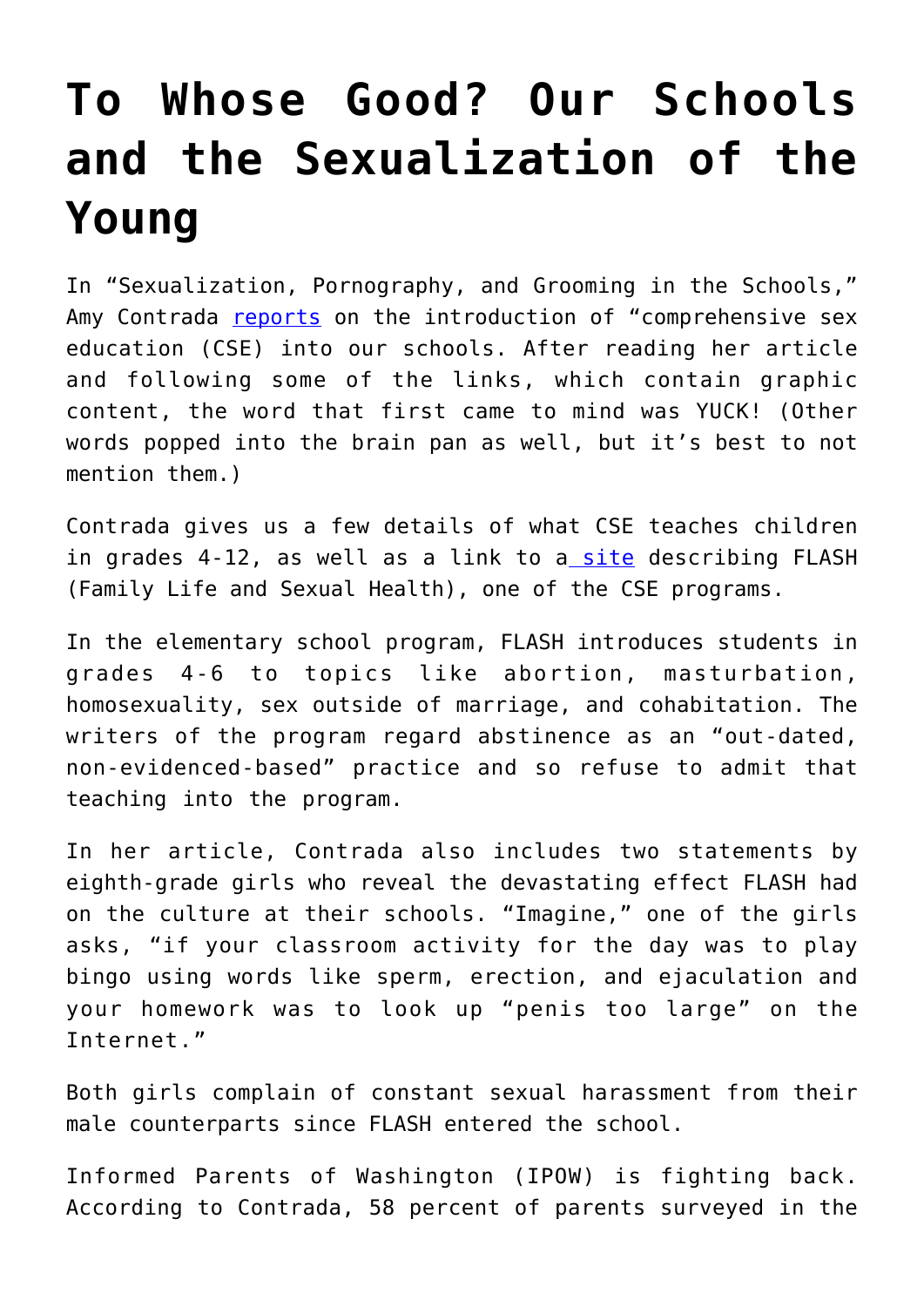state opposed the introduction of CSE in the public schools, but they were ignored by Democratic legislators.

Both Planned Parenthood and the United Nations are backers of CSE.

Why do we allow these trespasses against children? What power gives the state the right to push this garbage onto students and their parents? Many from both liberal and conservative camps must oppose these appalling measures.

Also, what is the real point? Is it to educate children in a healthy way, or is it yet one more attack on traditional morality and religious values? Are these programs designed to preserve and encourage the family or to destroy it?

If our public schools were truly interested in teaching sexual health, they wouldn't approach the human body as if it were a machine. They would teach what so many of us know: love in the bedroom counts for much more than technique. If schools were truly interested in instructing their young charges on "family life," which most students experience outside of the classroom, they would teach about sacrifices made, responsibilities borne, and the great gifts that can emerge from a stable home.

Why not quit wasting time and money on such efforts to corrupt children? Sexual health and the workings of reproduction could be taught in one week of a ninth-grade health or biology class.

One of the girls quoted in the article offered this excellent point:

*In my other class we are learning about our first amendment rights. I am supposed to have the right to exercise my religious freedom yet every day I am being forced to go against it in order to pass a class. I am a pastor's daughter. Where are my rights? Where is my right to have safe*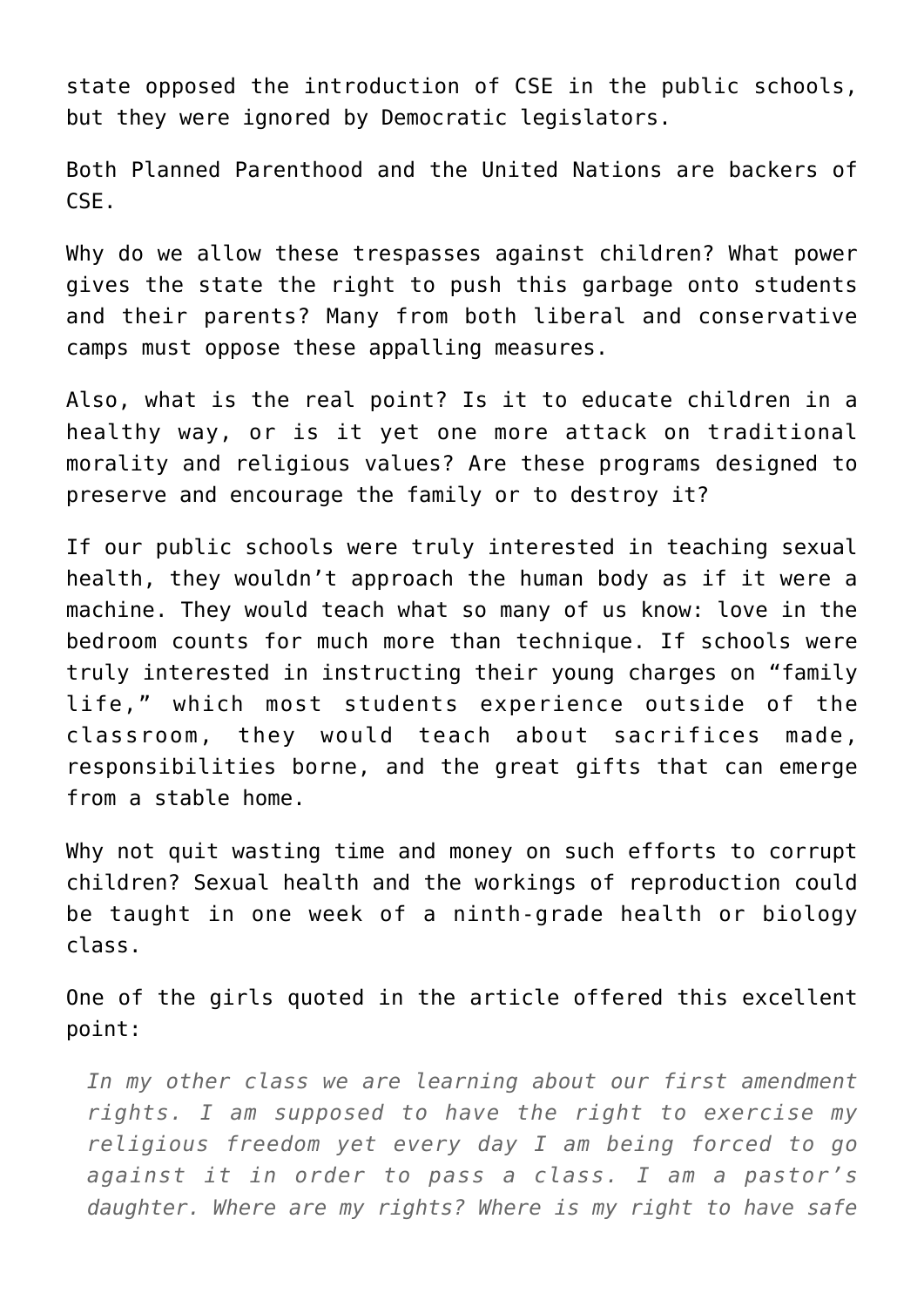*boundaries? I don't want this mandated on me and I certainly can't imagine making younger kids go through this.*

[Scores](https://www.usnews.com/news/education-news/articles/2019-10-30/across-the-board-scores-drop-in-math-and-reading-for-us-students) for American students in reading and writing continue to drop. Let's not even mention history. Ask the high school students in your life if they know anything about the American Revolution, the reason the Founders created a republic rather than a democracy, or if they can name the three branches of our government. Despite the poor knowledge of the basics, we must spend classroom time teaching students about oral and anal sex.

Now, let's consider the bigger picture.

—

Decadence and civilization are about as compatible as a match and gasoline.

To believe otherwise, to believe that somehow we are magically immune from the ravishing effects of vice, self-indulgence, and depravity, reveals a vast ignorance of history and a stunning moral arrogance.

We are a culture already drenched in sexuality. The transgender issue pops up every day on the Internet. Some observers have described this year's Super Bowl halftime show, which is watched by children and teens, as pornographic. Teenagers can easily scout out porn on the computer and engage in sexting. Movie after movie presents explicitly sexual scenes.

Now those with a radical agenda want to teach sexuality in the classroom. To what end? I think we all know the answer to that question.

Three cheers for the Informed Parents of Washington. We need similar organizations in every other state in the Union.